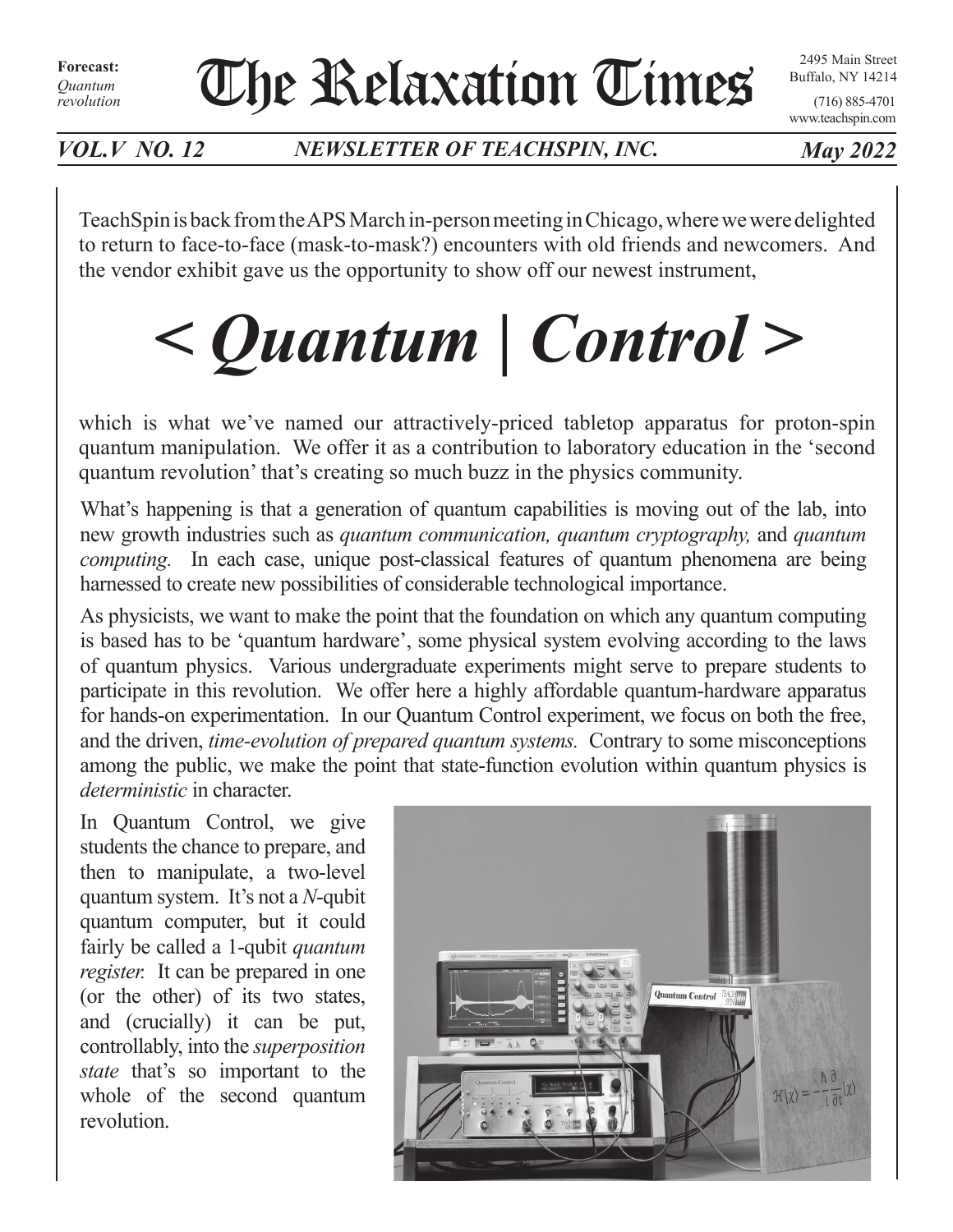### **How it's done**

For reasons of practicality, we've chosen to do this in an 'ensemble experiment', whose active ingredient is a whole collection of proton spins. The spin magnetic moments of these protons interact with a static and highly homogeneous magnetic field, with a magnitude of about 2000  $\mu$ T (= 0.002 Tesla or 20 gauss), produced by a d.c.-excited and highly-corrected solenoid. Spin-up and spin-down protons form the 'basis states' in our two-level system, and they lie separated in energy by ∆*E*mag **≈** *h •* (90 kHz) due to this magnetic field.

We initialize our quantum register by mere waiting – out of  $\approx$ 4 ×10<sup>24</sup> protons (H-atom nuclei in our 58-cm3 liquid-water sample) we get, within 10 s, a Boltzmannequilibrium population *difference* leaving **≈**3 × 1016 'extra' protons in the lower-energy spin state, aligned along the field. These excess spins form our active sample.

In that environment, we are able to affect the spin-states' time evolution by adding fully-controlled *non*-constant magnetic fields, which can drive quantum transitions in our two-level system. Such transitions occur with highest probability when the frequency *f* of those fields is chosen to

match the Bohr criterion  $h \cdot f = \Delta E_{\text{mag}}$ . But contrary to impressions left by some textbooks, such driven transitions are not an all-or-nothing proposition; in fact, the ones most useful here are deliberately crafted to turn the initial state of spins-along-field into a *quantum superposition* of spin-up and spin-down states. Students will see why, and how, this is accomplished with a ' $\pi/2$  pulse', and what's so ' $\pi/2$ ' about it.

Not every student knows that the superposition state of spin-along-z and spin-opposite-to-z can be an eigenstate of spin-along-*x*. Better still, a superposition of spin states of two distinct energies yields a state with observable properties, such as  $\langle S_x \rangle$ , that are non-zero and also timevarying. In fact, our spin-superpositions create a time-varying expectation value of the sample's magnetization, of sufficient size to produce a directly-detectable electronic signal.

Our apparatus lets students see quantum physics happening on a *timeline*. We focus on *preparation, intervention,* and *readout* phases, separated in time by hundreds of milliseconds. Apart from brief (< 1 ms) external perturbations, the proton spin system evolves freely. Our apparatus includes an electronic controller which allows full control, along that timeline of state evolution, of the *time-location, timeduration, frequency,* and *amplitude*, for both the preparation and the intervention phases.

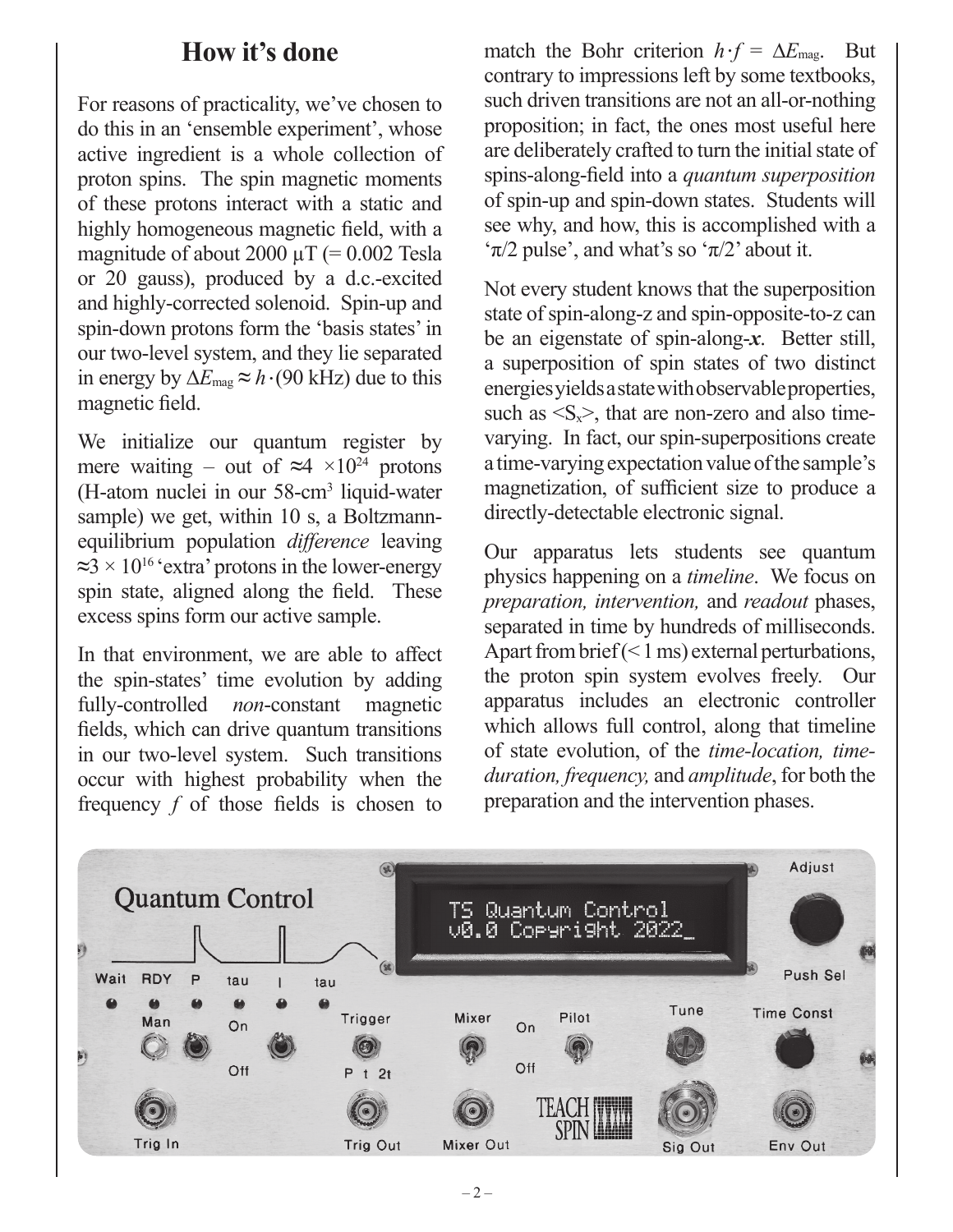#### **Typical results**

Our apparatus, comprising solenoid, sample with pre-amp, plus electronic controller. requires only line power and an oscilloscope to give easily detectable signals. A few minutes' initial work will determine the solenoid current needed for putting proton spin-precession signals at the frequency of the detection system's peak sensitivity. A typical timeline calls for a preparation phase consisting of 6-10 s of thermalization, plus a crafted preparation-pulse yielding the desired superposition-state. Results from the time-evolution of this superposition are immediately detectable (giving the signals seen at the left of the 'scope trace below). But the heart of the experiment is another phase we call *intervention*, the effort to drive a quantum transition affecting the superposition state (this occurs in the middle of the figure below). The success of driving that quantum transition is directly visible as a resuscitated signal (visible at the right side of the figure, in what's called a 'spin echo' in applications to nuclear magnetic resonance). Of course there's a neat bit of two-level theory which accounts for the details of these signals, and which shows that the strength of these recovered signals is a *direct measure of the transition probability* caused by the intervention phase of the experiment. That probability is maximized by an 'on-resonance  $π$ -pulse', and students will learn just what that means.



Fig. 1: Output signal (above) and its envelope (below) for a single 'run' of the Quantum-Control experiment. In this case, the state preparation ends at left; 450 ms later comes the intervention (at center); the resuscitated signal appears at 450 ms later still, at right.

The raw 'observable' in this experiment is the occurrence of an oscillatory signal near 90 kHz, visible with very good signal-to-noise ratio, and whose individual cycles are in *one-to-one correspondence* with the turns-of-precession of protons in the sample. An expansion of the time axis (by a factor of 4000!) shows these cycles of the signal: at the center of the spin-echo, signal amplitudes near 2 V lie atop a noise floor of rms measure <40 mV, for a 50:1 signal-tonoise ratio on a single 'shot'.





Our controller also makes available an 'envelope' signal giving the local-average amplitude of these oscillations. The peak value of that envelope gives the 'echo strength', which serves as the dependent variable for a whole class of experiments. In such experiments, the *in*dependent variables include the timelocation, and the duration, of the intervention, as well as the amplitude and the frequency of the intervention's oscillatory magnetic field. Below are some plots showing a few of these dependencies.

If we vary only the **amplitude** of the oscillating intervention, while holding its duration and frequency fixed, we get a strength-of-echo which (initially) grows quadratically with the amplitude of the intervention. That growth is just as predicted from lowest-order perturbation theory. But we can easily explore the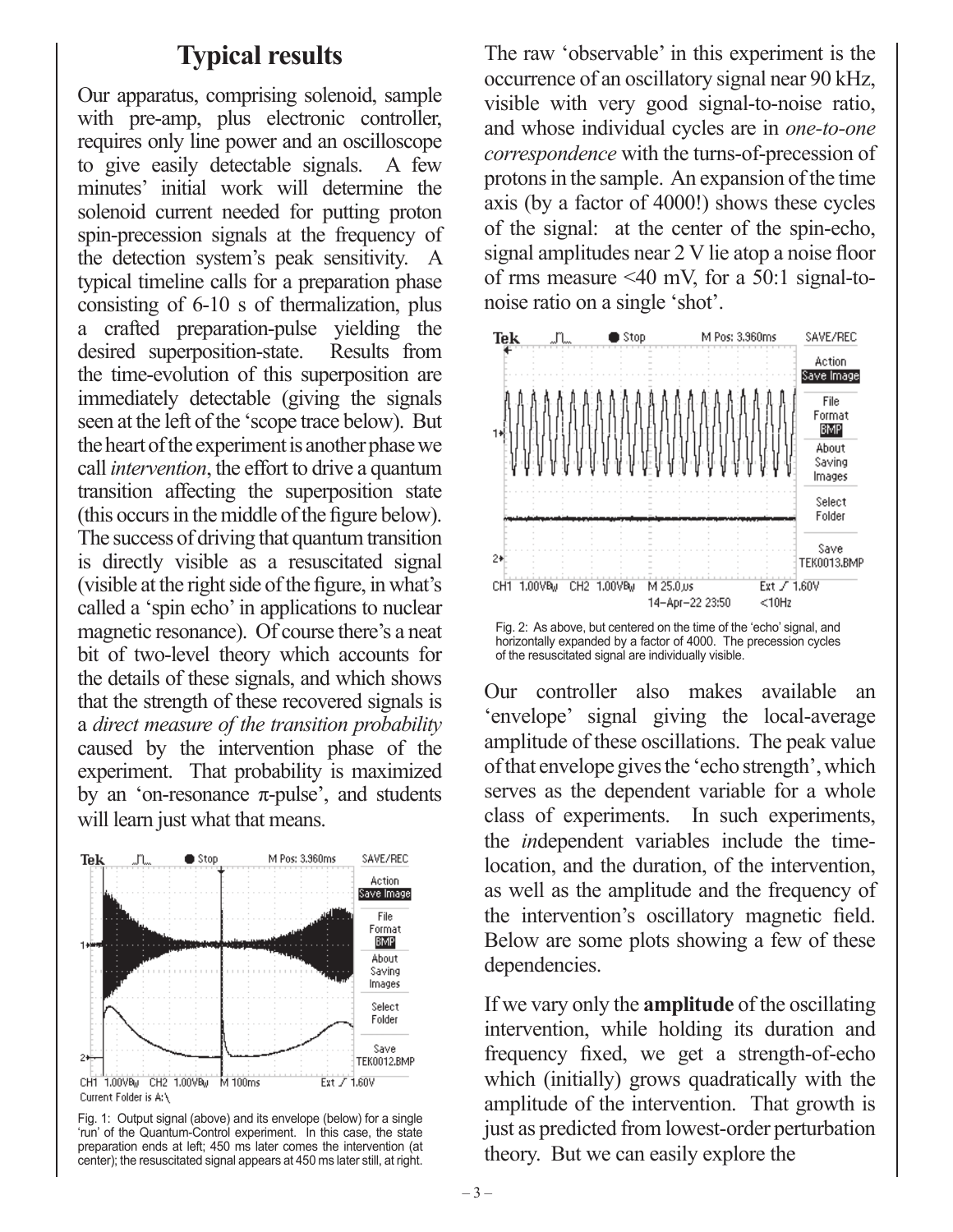regime where perturbation theory's predictions *fail*, and where in fact the signal strength starts to *drop* – in fact, we can drive the signal all the way back to zero! Better still, in a highly-justifiable rotating-wave approximation, *we can solve the problem non-perturbatively,* and that gives the solid curve in the plot below. Each data-point in the plot is the result of a single 'run' of the experiment, and we can do a fresh run every 6 or 10 seconds.



Fig. 3: Plotting the echo strength (vertically, in V) as a function of the amplitude (in V) of the drive for the intervention pulse. The dashed curve gives the prediction of first-order perturbation theory, while the solid curve gives the non-perturbative prediction.

The continuous curve in the model above has a vertical scale empirically matched to the signal strength we see, but the horizontal scale is *not* adjusted. Rather, because the oscillating magnetic field strength is known in actual microtesla  $(\mu T)$ , quantum-mechanical theory makes a firm prediction from *first principles*  of what it should take to reach the first maximum, and the subsequent minimum, of the curve shown. Theory and observation match at the **≈**1% level. Similar agreement can be had when the amplitude of the intervention is held fixed, but its **duration** is varied instead.

Next, we can fix the amplitude and duration of the intervention to put us at that 'first-maximum' location for onresonance excitation, but then we can vary the **frequency** of the intervention waveform at will. Now plotting the strength-of-echo as dependent variable, we get a 'Rabi lineshape', showing the probability of driving a quantum transition:



Fig. 4: Plotting the echo strength (vertically, in V) as a function of the frequency (in Hz) of the intervention pulse. The solid curve is the first-principles prediction of non-perturbative quantum mechanics, with nothing adjusted but an overall vertical scaling.

Again, each plotted point comes from a single 'run' of the experiment. Here too we overlay a theoretical prediction that comes straight from quantum mechanics; again, we only adjust the vertical scale of our prediction. Everything else about the predicted curve – including its shape, its width, even the location and height of its sidelobes – comes from the theory, *without any fitting required.* Clearly, students will learn that quantum physics allows the predictable control of quantum systems.

The plot above is obtained using a 'π-pulse' to maximize the transition probability at line center, meaning the product of a certain intervention-strength and its time-duration has been adjusted to be  $\pi$  radians. But relative to the numbers used above, it's easy to halve the amplitude, and double the duration,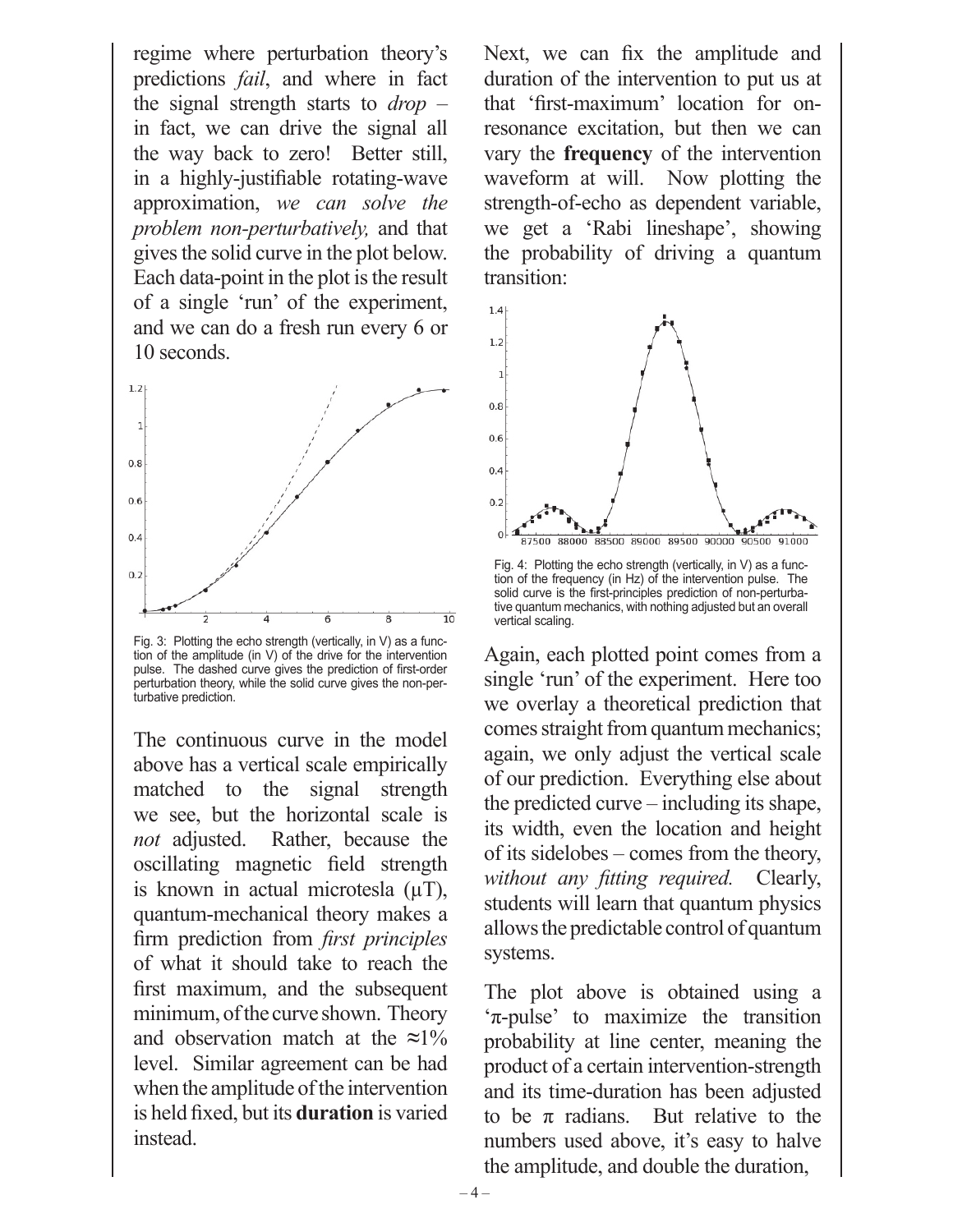of the intervention. Theory predicts that this new combination also gives a π-pulse, and hence again gives a maximal signal at line center. But now a frequency scan will reveal a different panorama, one having the same shape as above, but with only *half the width* in frequency space:



Fig. 5: Echo strength (vertically) as a function of the frequency (horizontally), exactly as in Fig. 4 -- except that here, the intervention pulse has half the amplitude, and double the duration, compared to the previous case. Again, the solid curve is the first-principles prediction of non-perturbative quantum mechanics.

Students might recognize this outcome as a concrete illustration of what is sometimes called the 'energytime uncertainty principle', and they'll certainly learn the spectroscopic lesson that higher resolution-infrequency requires the use of a longer interaction-in-time.

Finally, a well-known obstacle to almost any form of 'applied quantum operations' is the process of 'decoherence', the process by which a quantum system in effect loses its memory. This too can be illustrated in our Quantum Control apparatus. We can optimize the preparation and intervention we exercise on our

proton sample, but then vary the time interval  $\tau$  between the two. In each case, we get our resuscitated signal not right after the intervention, but at a time τ later than that, at net time 2τ after the preparation. We find our signal strength drops, approximately exponentially, as a function of that net evolution time:



Fig. 6: Plotting the echo strength (vertically, in V) as a function of the time delay 2τ (in seconds) from preparation to 'read-out' or observation of the echo. The solid curve is an exponential model, with time-constant 2.0 s, describing the short-term behavior.

If we overlay a single exponential on this data, we get a decoherence time-constant of about 2.0 s for our sample. That time is impressively long, all the more so relative to the sub-millisecond duration of the preparation and intervention pulses we apply.

There's much more that can be varied, investigated, and measured using our Quantum Control apparatus. We expect to have units available, in quantity, by late summer 2022, and we are offering the first units at an introductory price of \$2995. Let us know what questions you have about our newest, spin-teaching, TeachSpin tool.